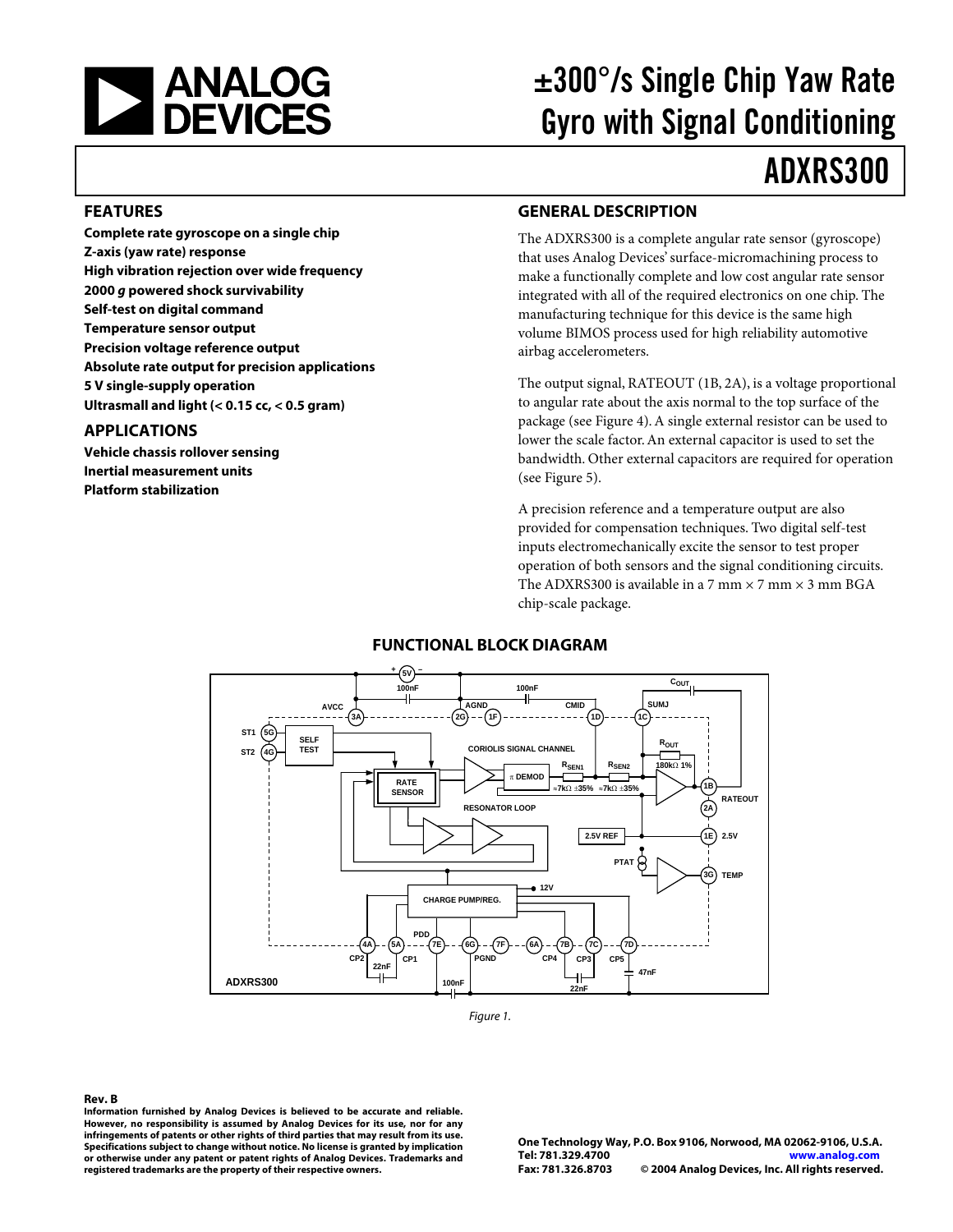# ADXRS300

# TABLE OF CONTENTS

| Using the ADXRS300 with a Supply-Ratiometric ADC 7 |  |
|----------------------------------------------------|--|
|                                                    |  |
|                                                    |  |
|                                                    |  |
|                                                    |  |
|                                                    |  |

# **REVISION HISTORY**

| 3/04-Data Sheet Changed from Rev. A to Rev. B |  |
|-----------------------------------------------|--|
|                                               |  |
|                                               |  |
|                                               |  |
| 3/03-Data Sheet Changed from Rev. 0 to Rev. A |  |
|                                               |  |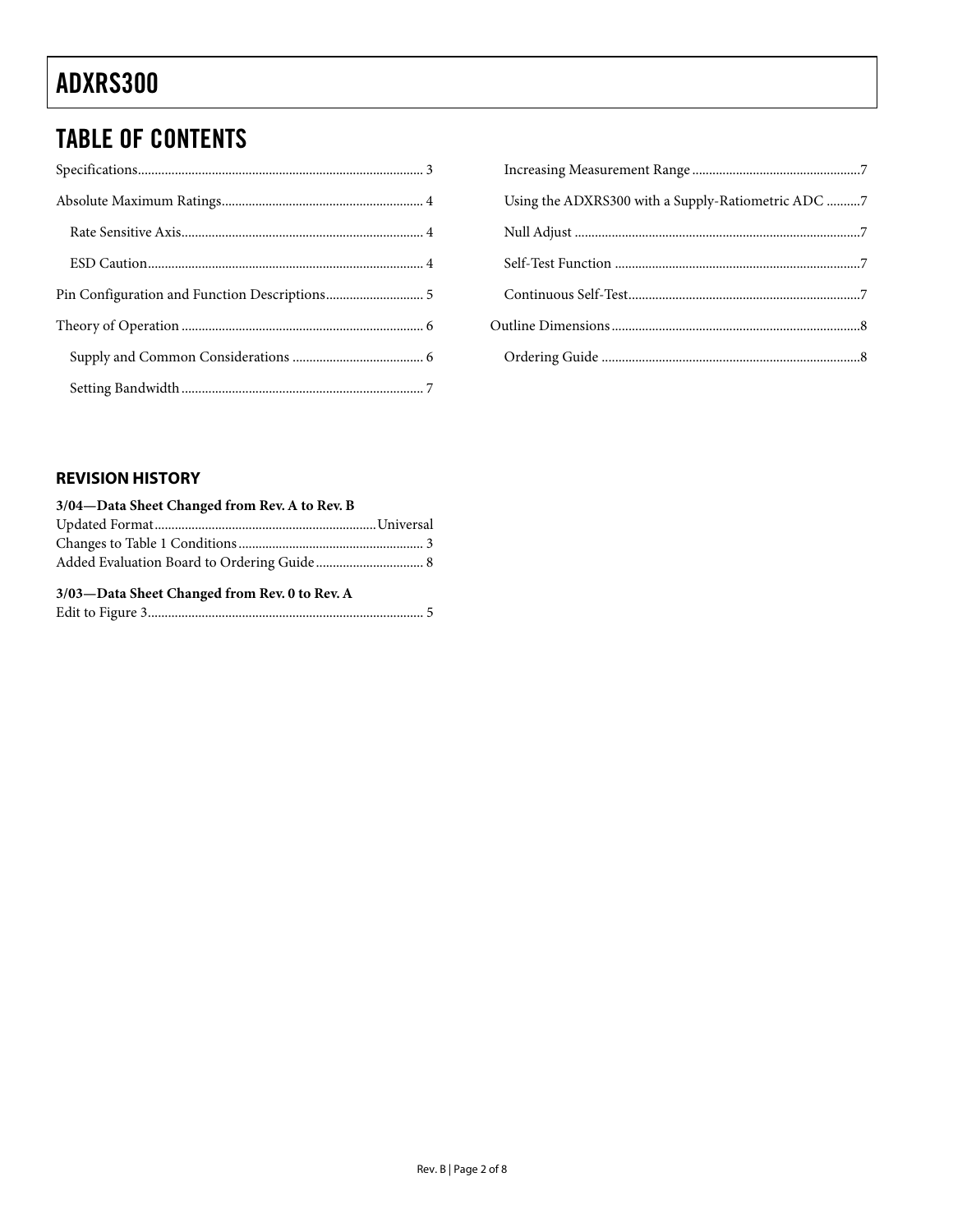# <span id="page-2-0"></span>SPECIFICATIONS

 $\omega$ T<sub>A</sub> = 25°C, V<sub>s</sub> = 5 V, Angular Rate = 0°/s, Bandwidth = 80 Hz (C<sub>OUT</sub> = 0.01 µF), ±1g, unless otherwise noted.

#### <span id="page-2-1"></span>**Table 1.**

 $\overline{a}$ 

<span id="page-2-3"></span><span id="page-2-2"></span>

|                                               |                                                       | ADXRS300ABG      |        |                  |                           |
|-----------------------------------------------|-------------------------------------------------------|------------------|--------|------------------|---------------------------|
| Parameter                                     | <b>Conditions</b>                                     | Min <sup>1</sup> | Typ    | Max <sup>1</sup> | Unit                      |
| SENSITIVITY                                   | Clockwise rotation is positive output                 |                  |        |                  |                           |
| Dynamic Range <sup>2</sup>                    | Full-scale range over specifications range            | ±300             |        |                  | $\degree$ /s              |
| Initial                                       | @25°C                                                 |                  | 5      | 5.4              | mV/°/s                    |
| Over Temperature <sup>3</sup>                 | $V_s = 4.75$ V to 5.25 V                              | 4.6              | 5      | 5.4              | mV/°/s                    |
| Nonlinearity                                  | Best fit straight line                                |                  | 0.1    |                  | % of FS                   |
| <b>NULL</b>                                   |                                                       |                  |        |                  |                           |
| <b>Initial Null</b>                           |                                                       | 2.3              | 2.50   | 2.7              | V                         |
| Over Temperature <sup>3</sup>                 | $V_s = 4.75$ V to 5.25 V                              | 2.3              |        | 2.7              | $\vee$                    |
| Turn-On Time                                  | Power on to $\pm\frac{1}{2}$ °/s of final             |                  | 35     |                  | ms                        |
| <b>Linear Acceleration Effect</b>             | Any axis                                              |                  | 0.2    |                  | $\degree$ /s/g            |
| <b>Voltage Sensitivity</b>                    | $V_{CC}$ = 4.75 V to 5.25 V                           |                  | 1      |                  | $\degree$ /s/V            |
| <b>NOISE PERFORMANCE</b>                      |                                                       |                  |        |                  |                           |
| <b>Rate Noise Density</b>                     | @25°C                                                 |                  | 0.1    |                  | $\degree$ /s/ $\sqrt{Hz}$ |
| <b>FREQUENCY RESPONSE</b>                     |                                                       |                  |        |                  |                           |
| 3 dB Bandwidth (User Selectable) <sup>4</sup> | 22 nF as comp cap (see the Setting Bandwidth section) |                  | 40     |                  | Hz                        |
| Sensor Resonant Frequency                     |                                                       |                  | 14     |                  | kHz                       |
| <b>SELF-TEST INPUTS</b>                       |                                                       |                  |        |                  |                           |
| ST1 RATEOUT Response <sup>5</sup>             | ST1 pin from Logic 0 to 1                             | $-150$           | $-270$ | $-450$           | mV                        |
| ST2 RATEOUT Response <sup>5</sup>             | ST2 pin from Logic 0 to 1                             | $+150$           | $+270$ | $+450$           | mV                        |
| Logic 1 Input Voltage                         | Standard high logic level definition                  | 3.3              |        |                  | V                         |
| Logic 0 Input Voltage                         | Standard low logic level definition                   |                  |        | 1.7              | V                         |
| Input Impedance<br>To common                  |                                                       |                  | 50     |                  | kΩ                        |
| <b>TEMPERATURE SENSOR</b>                     |                                                       |                  |        |                  |                           |
| VOUT at 298°K                                 |                                                       |                  | 2.50   |                  | $\vee$                    |
| Max Current Load on Pin                       | Source to common                                      |                  |        | 50               | μA                        |
| <b>Scale Factor</b>                           | Proportional to absolute temperature                  |                  | 8.4    |                  | mV/°K                     |
| <b>OUTPUT DRIVE CAPABILITY</b>                |                                                       |                  |        |                  |                           |
| <b>Output Voltage Swing</b>                   | $I_{\text{OUT}} = \pm 100 \mu A$                      | 0.25             |        | $V_5 - 0.25$     | $\vee$                    |
| Capacitive Load Drive                         |                                                       | 1000             |        |                  | pF                        |
| 2.5 V REFERENCE                               |                                                       |                  |        |                  |                           |
| Voltage Value                                 |                                                       | 2.45             | 2.5    | 2.55             | V                         |
| Load Drive to Ground                          | Source                                                |                  | 200    |                  | μA                        |
| Load Regulation                               | $0 <$ lout < 200 µA                                   |                  | 5.0    |                  | mV/mA                     |
| Power Supply Rejection                        | 4.75 Vs to 5.25 Vs                                    |                  | 1.0    |                  | mV/V                      |
| Temperature Drift                             | Delta from 25°C                                       |                  | 5.0    |                  | mV                        |
| <b>POWER SUPPLY</b>                           |                                                       |                  |        |                  |                           |
| <b>Operating Voltage Range</b>                |                                                       | 4.75             | 5.00   | 5.25             | V                         |
| Quiescent Supply Current                      |                                                       |                  | 6.0    | 8.0              | mA                        |
| <b>TEMPERATURE RANGE</b>                      |                                                       |                  |        |                  |                           |
| Specified Performance Grade A                 | Temperature tested to max and min specifications      | $-40$            |        | $+85$            | $\rm ^{\circ}C$           |

<span id="page-2-4"></span><sup>&</sup>lt;sup>1</sup> All minimum and maximum specifications are guaranteed. Typical specifications are not tested or guaranteed.<br><sup>2</sup> Dynamic range is the maximum full-scale measurement range possible, including output swing range, initial

<span id="page-2-5"></span>Dynamic range is the maximum full-scale measurement range possible, including output swing range, initial offset, sensitivity, offset drift, and sensitivity drift at 5 V supplies.

<span id="page-2-6"></span><sup>&</sup>lt;sup>3</sup> Specification refers to the maximum extent of this parameter as a worst-case value of T<sub>MIN</sub> or T<sub>MAX</sub>.<br><sup>4</sup> Frequency at which response is 3 dB down from de response with specified compensation capacit

<span id="page-2-7"></span>Frequency at which response is 3 dB down from dc response with specified compensation capacitor value. Internal pole forming resistor is 180 kΩ. See the Setting Bandwidth section.

<span id="page-2-8"></span><sup>&</sup>lt;sup>5</sup> Self-test response varies with temperature. See the Self-Test Function section for details.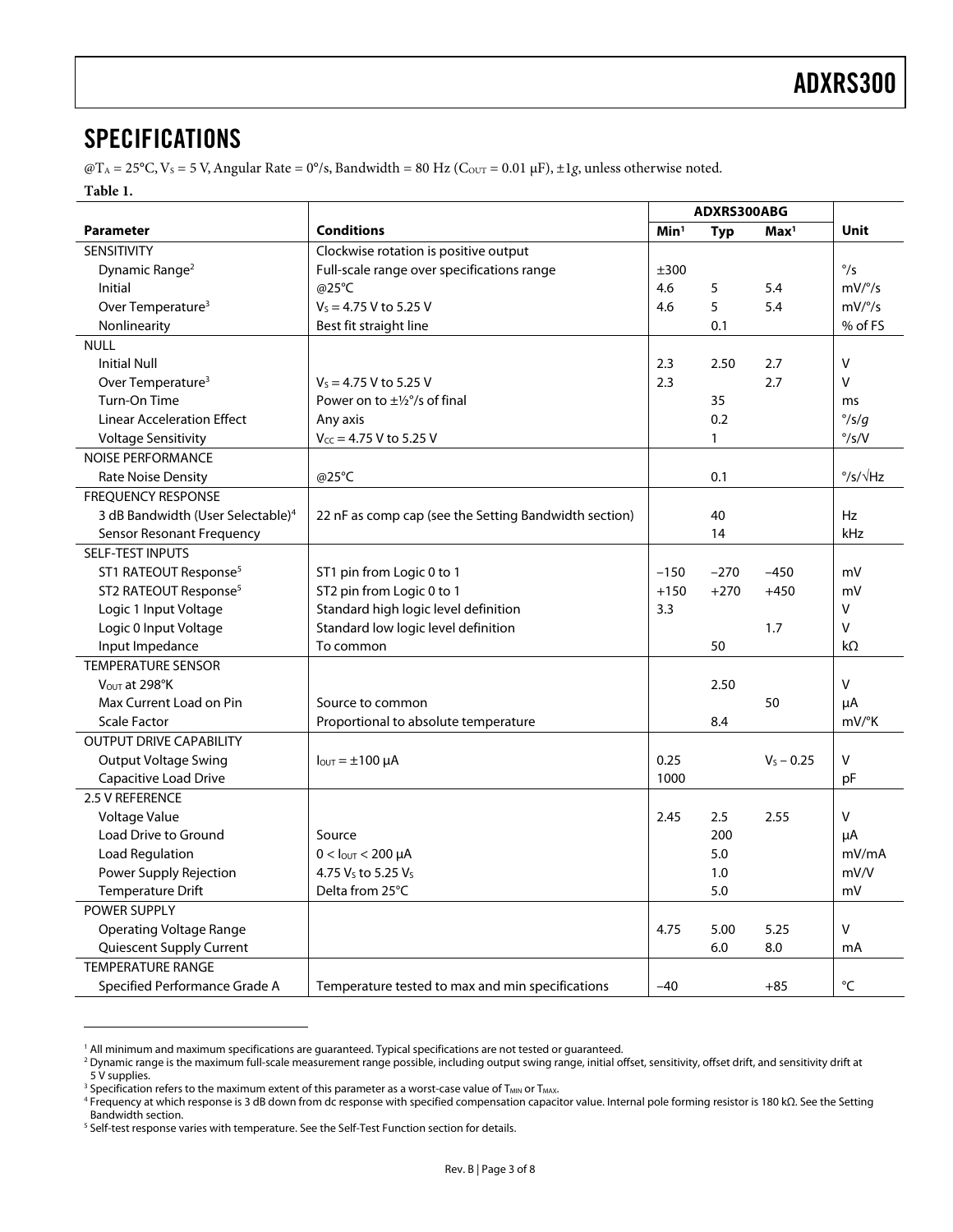# <span id="page-3-0"></span>ABSOLUTE MAXIMUM RATINGS

**Table 2.** 

| .                                          |                                     |
|--------------------------------------------|-------------------------------------|
| <b>Parameter</b>                           | Rating                              |
| Acceleration (Any Axis, Unpowered, 0.5 ms) | 2000 q                              |
| Acceleration (Any Axis, Powered, 0.5 ms)   | 2000 q                              |
| $+V5$                                      | $-0.3$ V to $+6.0$ V                |
| <b>Output Short-Circuit Duration</b>       | Indefininte                         |
| (Any Pin to Common)                        |                                     |
| Operating Temperature Range                | $-55^{\circ}$ C to $+125^{\circ}$ C |
| <b>Storage Temperature</b>                 | $-65^{\circ}$ C to $+150^{\circ}$ C |

Stresses above those listed under the Absolute Maximum Ratings may cause permanent damage to the device. This is a stress rating only; functional operation of the device at these or any other conditions above those indicated in the operational section of this specification is not implied. Exposure to absolute maximum rating conditions for extended periods may affect device reliability.

Applications requiring more than 200 cycles to MIL-STD-883 Method 1010 Condition B (–55°C to +125°C) require underfill or other means to achieve this requirement.

Drops onto hard surfaces can cause shocks of greater than 2000 *g* and exceed the absolute maximum rating of the device. Care should be exercised in handling to avoid damage.

### <span id="page-3-1"></span>**RATE SENSITIVE AXIS**

This is a Z-axis rate-sensing device that is also called a yaw rate sensing device. It produces a positive going output voltage for clockwise rotation about the axis normal to the package top, i.e., clockwise when looking down at the package lid.



Figure 2. RATEOUT Signal Increases with Clockwise Rotation

# <span id="page-3-2"></span>**ESD CAUTION**

ESD (electrostatic discharge) sensitive device. Electrostatic charges as high as 4000 V readily accumulate on the human body and test equipment and can discharge without detection. Although this product features proprietary ESD protection circuitry, permanent damage may occur on devices subjected to high energy electrostatic discharges. Therefore, proper ESD precautions are recommended to avoid performance degradation or loss of functionality.

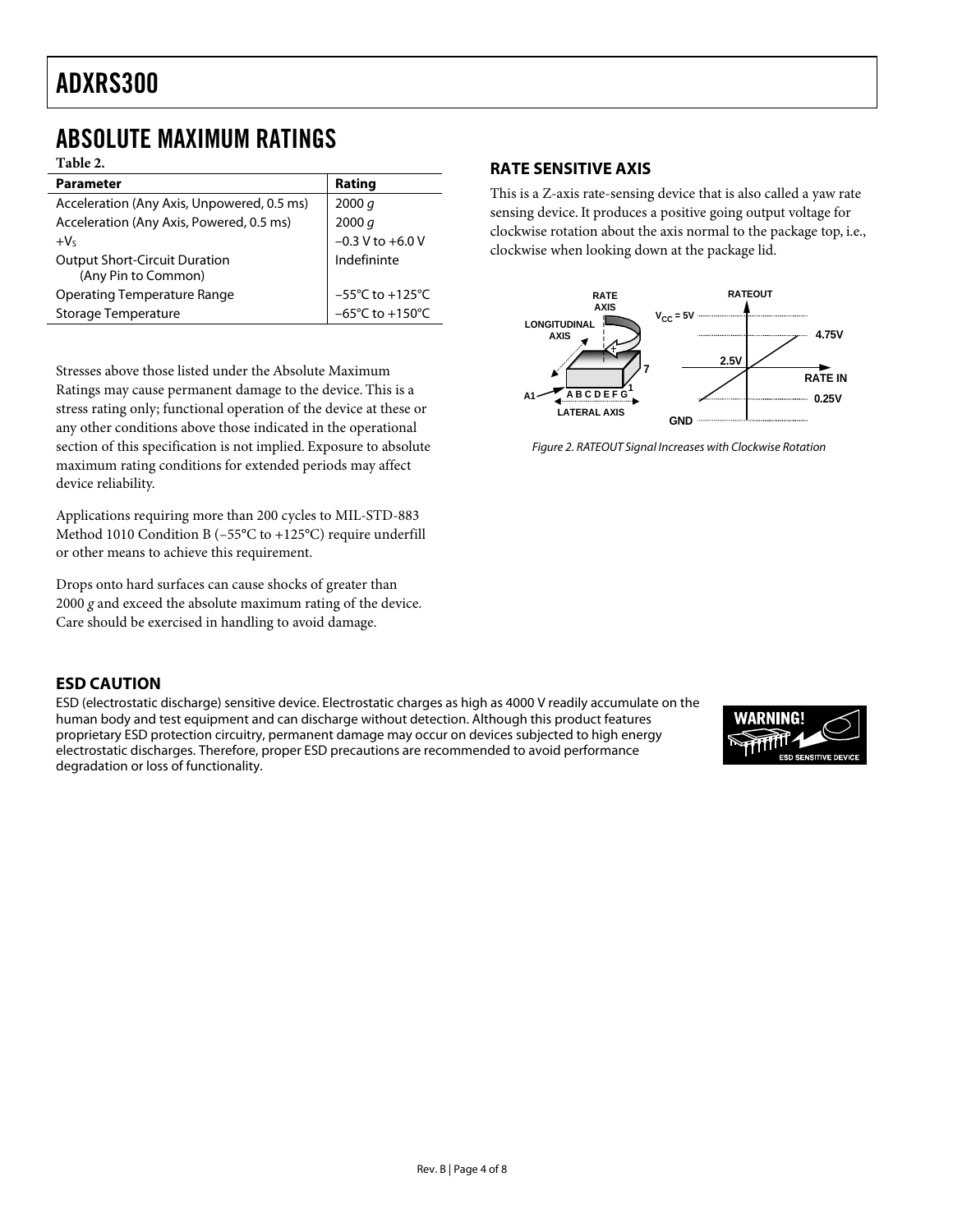# <span id="page-4-0"></span>PIN CONFIGURATION AND FUNCTION DESCRIPTIONS



Figure 3. 32-Lead BGA (Bottom View)

#### **Table 3. Pin Function Descriptions**

| Pin No. | <b>Mnemonic</b> | <b>Description</b>                 |
|---------|-----------------|------------------------------------|
| 6D, 7D  | CP <sub>5</sub> | HV Filter Capacitor-47 nF          |
| 6A, 7B  | CP <sub>4</sub> | Charge Pump Capacitor-22 nF        |
| 6C, 7C  | CP <sub>3</sub> | Charge Pump Capacitor-22 nF        |
| 5A, 5B  | CP <sub>1</sub> | Charge Pump Capacitor-22 nF        |
| 4A, 4B  | CP <sub>2</sub> | Charge Pump Capacitor-22 nF        |
| 3A, 3B  | AVCC            | + Analog Supply                    |
| 1B, 2A  | <b>RATEOUT</b>  | Rate Signal Output                 |
| 1C, 2C  | <b>SUMJ</b>     | <b>Output Amp Summing Junction</b> |
| 1D, 2D  | <b>CMID</b>     | HF Filter Capacitor-100 nF         |
| 1E, 2E  | 2.5V            | 2.5 V Precision Reference          |
| 1F, 2G  | AGND            | Analog Supply Return               |
| 3F, 3G  | <b>TEMP</b>     | Temperature Voltage Output         |
| 4F, 4G  | ST <sub>2</sub> | Self-Test for Sensor 2             |
| 5F, 5G  | ST <sub>1</sub> | Self-Test for Sensor 1             |
| 6G, 7F  | <b>PGND</b>     | Charge Pump Supply Return          |
| 6E, 7E  | <b>PDD</b>      | + Charge Pump Supply               |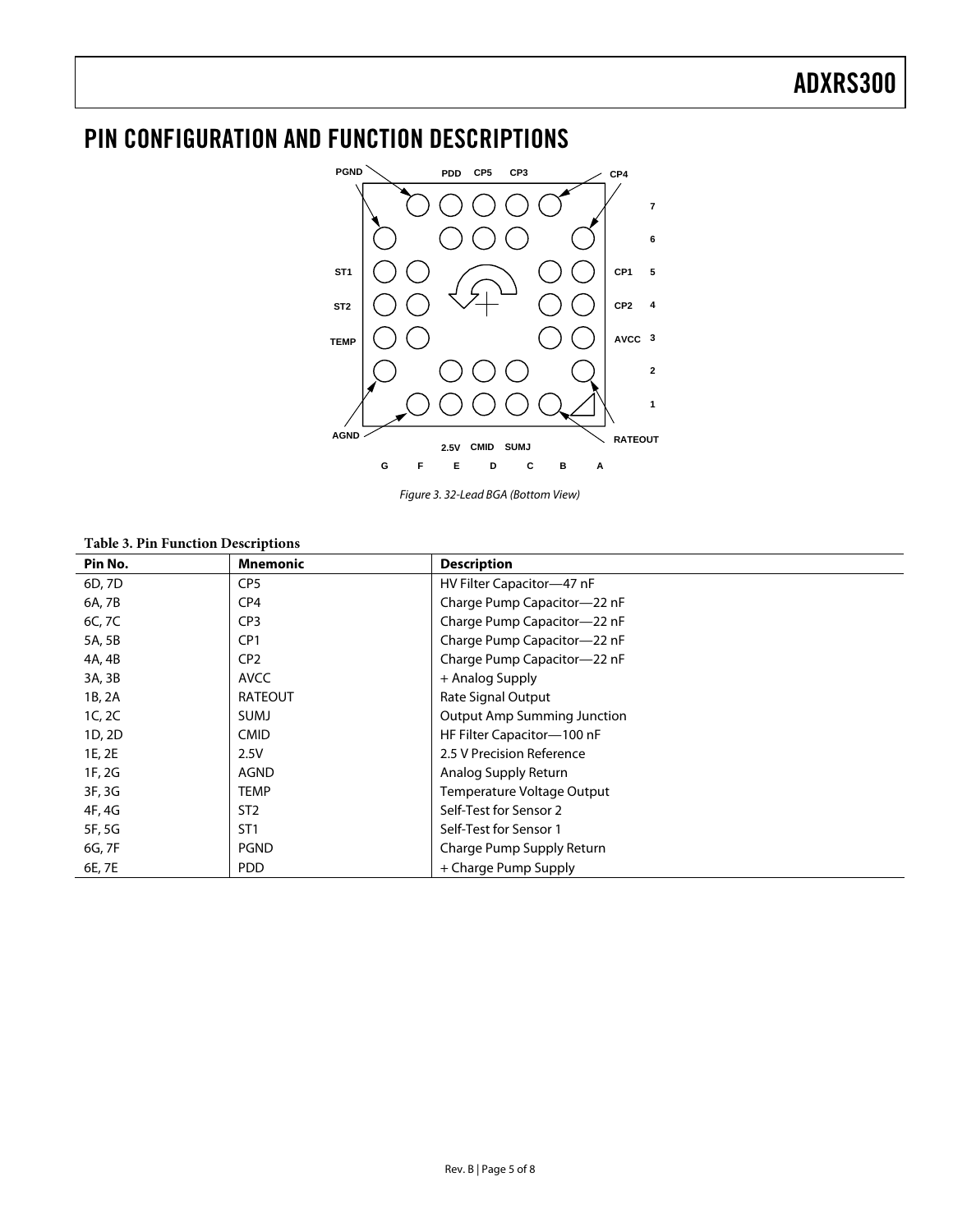# ADXRS300

# <span id="page-5-2"></span>THEORY OF OPERATION

The ADXRS300 operates on the principle of a resonator gyro. Two polysilicon sensing structures each contain a dither frame, which is electrostatically driven to resonance. This produces the necessary velocity element to produce a Coriolis force during angular rate. At two of the outer extremes of each frame, orthogonal to the dither motion, are movable fingers that are placed between fixed pickoff fingers to form a capacitive pickoff structure that senses Coriolis motion. The resulting signal is fed to a series of gain and demodulation stages that produce the electrical rate signal output. The dual-sensor design rejects external *g*-forces and vibration. Fabricating the sensor with the signal conditioning electronics preserves signal integrity in noisy environments.

The electrostatic resonator requires 14 V to 16 V for operation. Since only 5 V is typically available in most applications, a charge pump is included on-chip. If an external 14 V to 16 V supply is available, the two capacitors on CP1–CP4 can be omitted and this supply can be connected to CP5 (Pin 7D) with a 100 nF decoupling capacitor in place of the 47 nF.

After the demodulation stage, there is a single-pole low-pass filter consisting of an internal 7 k $\Omega$  resistor (R<sub>SEN1</sub>) and an external user-supplied capacitor (CMID). A CMID capacitor of 100 nF sets a 400 Hz ±3 5% low-pass pole and is used to limit high frequency artifacts before final amplification. The bandwidth limit capacitor, Cour, sets the pass bandwidth (see Figure 5 and the [Setting Bandwidth s](#page-6-0)ection).

<span id="page-5-0"></span>

**NOTE THAT INNER ROWS/COLUMNS OF PINS HAVE BEEN OMITTED FOR CLARITY BUT SHOULD BE CONNECTED IN THE APPLICATION.**

Figure 4. Example Application Circuit (Top View)

### <span id="page-5-3"></span>**SUPPLY AND COMMON CONSIDERATIONS**

Only power supplies used for supplying analog circuits are recommended for powering the ADXRS300. High frequency noise and transients associated with digital circuit supplies may have adverse effects on device operation.

[Figure 4 s](#page-5-0)hows the recommended connections for the ADXRS300 where both AVCC and PDD have a separate decoupling capacitor. These should be placed as close to the their respective pins as possible before routing to the system analog supply. This minimizes the noise injected by the charge pump that uses the PDD supply.

It is also recommended to place the charge pump capacitors connected to the CP1–CP4 pins as close to the part as possible. These capacitors are used to produce the on-chip high voltage supply switched at the dither frequency at approximately 14 kHz. Care should be taken to ensure that there is no more than 50 pF of stray capacitance between CP1–CP4 and ground. Surface-mount chip capacitors are suitable as long as they are rated for over 15 V.

<span id="page-5-1"></span>

Figure 5. Block Diagram with External Components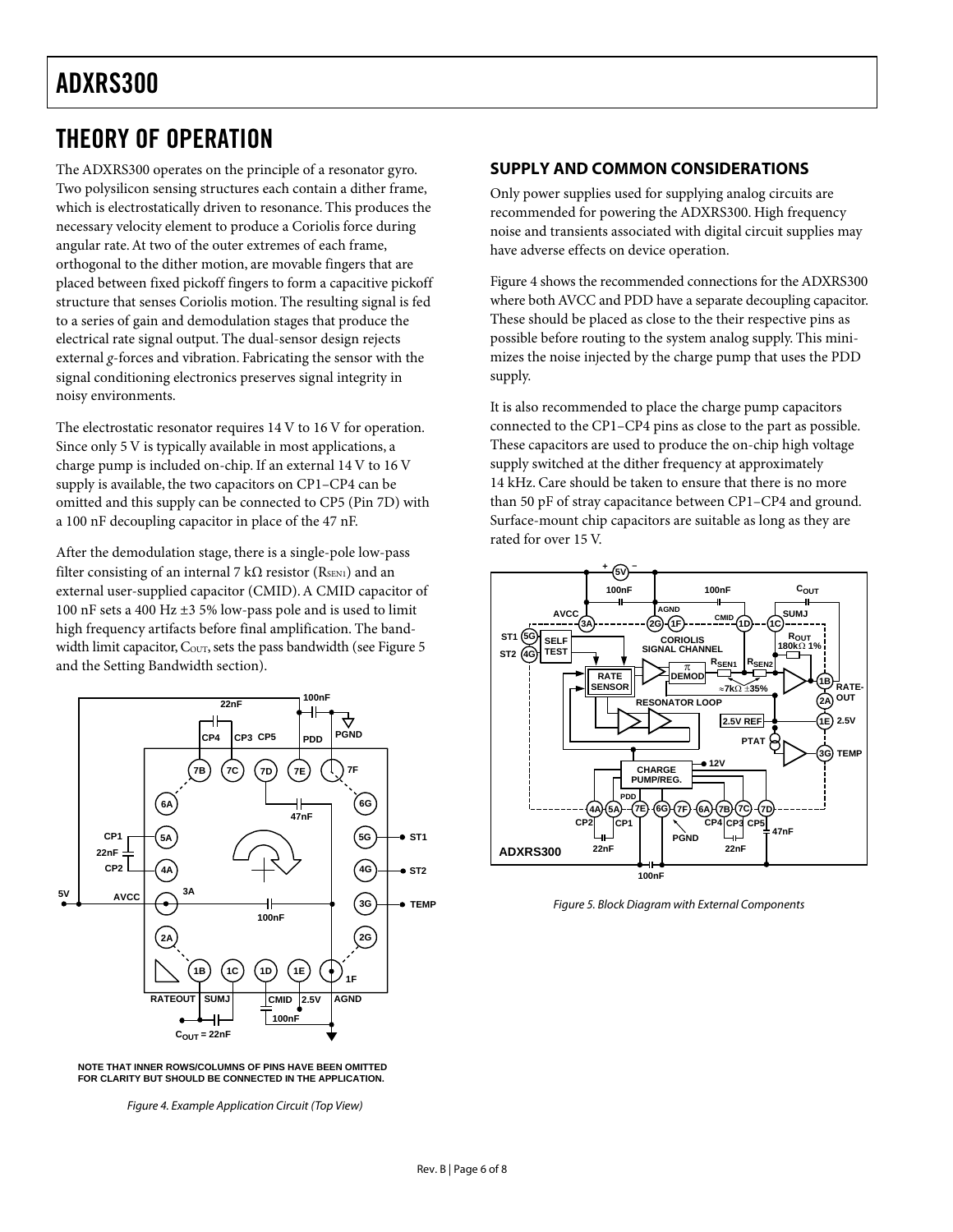### <span id="page-6-0"></span>**SETTING BANDWIDTH**

External capacitors CMID and C<sub>OUT</sub> are used in combination with on-chip resistors to create two low-pass filters to limit the bandwidth of the ADXRS300's rate response. The –3 dB frequency set by  $R_{OUT}$  and  $C_{OUT}$  is

$$
f_{OUT} = 1/(2 \times \pi \times R_{OUT} \times C_{OUT})
$$

and can be well controlled since *R*<sub>OUT</sub> has been trimmed during manufacturing to be 180 k $\Omega$  ± 1%. Any external resistor applied between the RATEOUT (1B, 2A) and SUMJ (1C, 2C) pins results in

$$
R_{OUT} = (180 \text{ k}\Omega \times R_{EXT})/(180 \text{ k}\Omega \times R_{EXT})
$$

The –3 dB frequency is set by RSEN (the parallel combination of RSEN1 and RSEN2) at about 3.5 k $\Omega$  nominal; CMID is less well controlled since RSEN1 and RSEN2 have been used to trim the rate sensitivity during manufacturing and have a ±35% tolerance. Its primary purpose is to limit the high frequency demodulation artifacts from saturating the final amplifier stage. Thus, this pole of nominally 400 Hz @ 0.1 µF need not be precise. Lower frequency is preferable, but its variability usually requires it to be about 10 times greater (in order to preserve phase integrity) than the well-controlled output pole. In general, both –3 dB filter frequencies should be set as low as possible to reduce the amplitude of these high frequency artifacts and to reduce the overall system noise.

#### <span id="page-6-1"></span>**INCREASING MEASUREMENT RANGE**

The full-scale measurement range of the ADXRS300 can be increased by placing an external resistor between the RATEOUT (1B, 2A) and SUMJ (1C, 2C) pins, which would parallel the internal R<sub>OUT</sub> resistor that is factory-trimmed to 180 kΩ. For example, a 330 kΩ external resistor will give ~50% increase in the full-scale range. This is effective for up to a 4× increase in the full-scale range (minimum value of the parallel resistor allowed is 45 k $\Omega$ ). Beyond this amount of external sensitivity reduction, the internal circuitry headroom requirements prevent further increase in the linear full-scale output range. The drawbacks of modifying the full-scale range are the additional output null drift (as much as 2°/sec over temperature) and the readjustment of the initial null bias (see the [Null Adjust](#page-6-3)  section).

### <span id="page-6-2"></span>**USING THE ADXRS300 WITH A SUPPLY-RATIOMETRIC ADC**

The ADXRS300's RATEOUT signal is nonratiometric, i.e., neither the null voltage nor the rate sensitivity is proportional to the supply. Rather they are nominally constant for dc supply changes within the 4.75 V to 5.25 V operating range. If the ADXRS300 is used with a supply-ratiometric ADC, the ADXRS300's 2.5 V output can be converted and used to make corrections in software for the supply variations.

## <span id="page-6-3"></span>**NULL ADJUST**

Null adjustment is possible by injecting a suitable current to SUMJ (1C, 2C). Adding a suitable resistor to either ground or to the positive supply is a simple way of achieving this. The nominal 2.5 V null is for a symmetrical swing range at RATEOUT (1B, 2A). However, a nonsymmetric output swing may be suitable in some applications. Note that if a resistor is connected to the positive supply, then supply disturbances may reflect some null instabilities. Digital supply noise should be avoided, particularly in this case (see the [Supply and Common](#page-5-3)  [Considerations s](#page-5-3)ection).

The resistor value to use is approximately

$$
R_{NULL} = (2.5 \times 180,000) / (V_{NULL0} - V_{NULL1})
$$

*VNULL0* is the unadjusted zero rate output, and *VNULL1* is the target null value. If the initial value is below the desired value, the resistor should terminate on common or ground. If it is above the desired value, the resistor should terminate on the 5 V supply. Values are typically in the 1 M $\Omega$  to 5 M $\Omega$  range.

If an external resistor is used across RATEOUT and SUMJ, then the parallel equivalent value is substituted into the preceding equation. Note that the resistor value is an estimate since it assumes  $V_{CC} = 5.0 V$  and  $V_{SUMJ} = 2.5 V$ .

#### <span id="page-6-4"></span>**SELF-TEST FUNCTION**

The ADXRS300 includes a self-test feature that actuates each of the sensing structures and associated electronics in the same manner as if subjected to angular rate. It is activated by standard logic high levels applied to inputs ST1 (5F, 5G), ST2 (4F, 4G), or both. ST1 causes a voltage at RATEOUT equivalent to typically –270 mV, and ST2 causes an opposite +270 mV change. The self-test response follows the viscosity temperature dependence of the package atmosphere, approximately 0.25%/°C.

Activating both ST1 and ST2 simultaneously is not damaging. Since ST1 and ST2 are not necessarily closely matched, actuating both simultaneously may result in an apparent null bias shift.

### <span id="page-6-5"></span>**CONTINUOUS SELF-TEST**

The one-chip integration of the ADXRS300 gives it higher reliability than is obtainable with any other high volume manufacturing method. Also, it is manufactured under a mature BIMOS process that has field-proven reliability. As an additional failure detection measure, power-on self-test can be performed. However, some applications may warrant continuous self-test while sensing rate. Application notes outlining continuous selftest techniques are also available on the Analog Devices website.